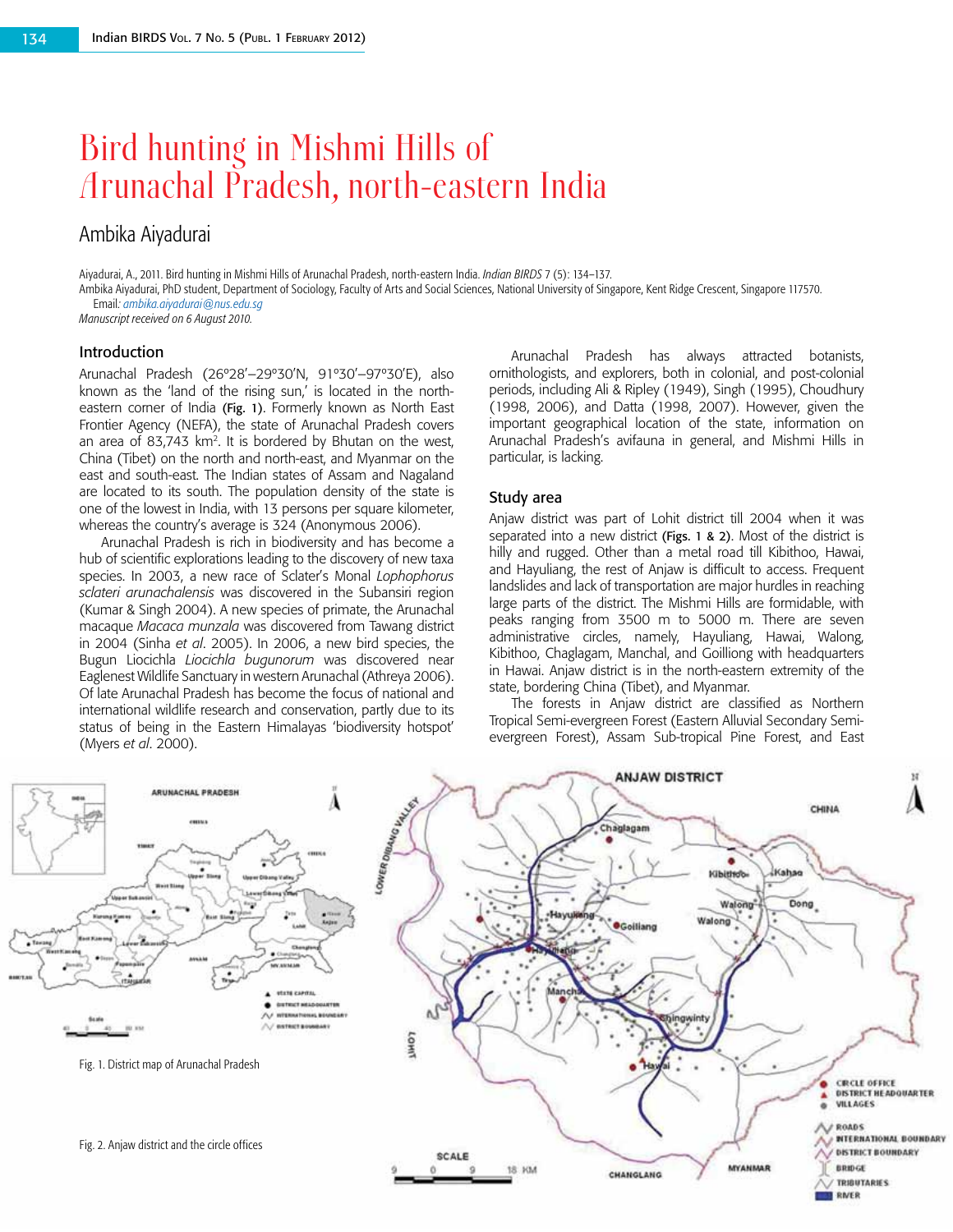Himalayan Sub-alpine Birch/Fir forest (Anonymous 2005). There are no Protected Areas in Anjaw district, the nearest being the Kamlang Wildlife Sanctuary in the adjoining Lohit district, which is approximately 110 km from Hayuliang.

Hayuliang is the functional headquarters of Anjaw district (officially, Hawai is the headquarters) and is a Block Development Office. Except for Manchal, Hayuliang, and Walong, other locations lie along the Indo–China border. Walong and Kibithoo have large army establishments. The local population belongs to the Meyor and Mishmi tribal groups. Around 120 exogamous clans of Mishmi are known, the three main groups being Miju Mishmi in upper Lohit, and Anjaw districts; Digaru Mishmi in the western part of Lohit district; and Idu Mishmi in Dibang Valley (Mills 1952; Chowdhury 1982).

#### Methods

Anjaw district was visited four times from 2006 to 2009 to study wildlife hunting practices of local communities (Table 1). The recordings are based on *ad hoc* encounters during village trails, interviews, and interactions with professional hunters, and children who hunted birds with catapults. Pictorial bird guides were used to generate interest during the interviews and were used to confirm identifications of birds. Evidence of birds found in the region was also recorded through artifacts used by the local people. Village ceremonies, festivals, and celebrations were attended to document the utility of wildlife parts, and to gather additional information about hunting. Villagers demonstrated various types of traps used by them near the *jhum* fields, or in the canopies. Occasionally villagers made models of the traps and explained the mechanism.

#### Tribal communities

The major tribal inhabitants of Anjaw district are Miju Mishmi, Digaru Mishmi, and Meyor. Mishmi are shifting cultivators who follow animism and believe in the presence of spirits in mountains, rivers, and trees, and the different names given for them emphasise the importance to their relationship with nature. This relationship is maintained in the form of domestic animal sacrifices, and wildlife hunting. The main crops grown are maize, millet, and some vegetables. Cash crops grown are cardamom, opium, and oranges. Agriculture, and other cultivated products are an important part of their economy and crop protection is a priority. Trapping overlaps with the shifting cultivation and is a frequently used technique to capture wild animals found near

| Table 1. Dates and sites visited in Anjaw district<br>Dates<br>Sites |                                                   |  |
|----------------------------------------------------------------------|---------------------------------------------------|--|
| 27/01/2006-24/02/2006                                                | Hayuliang, Walong, Kibithoo, Chaglagam, Goilliong |  |
| 19/08/2007-01/11/2007                                                | Hayuliang, Walong, Kibithoo                       |  |
| 06/01/2008-17/02/2008                                                | Hayuliang, Chaglagam                              |  |
| 05/06/2009-20/07/2009                                                | Hayuliang, Manchal, Goilliong                     |  |

villages and in fields.

The Meyor, one of the lesser-known tribes of India, inhabit the Walong and Kibithoo circles of Anjaw district. They are Buddhists and are believed to have migrated from China to evade taxes. They are good at hunting and frequently travel to the snowcovered region to hunt. Unlike Mishmi, who practice slash-andburn cultivation, Meyor practice terrace cultivation.

#### Hunting methods

Hunting is a way of life among the Mishmi—whether for consumption, trade, cultural reasons, or sometimes for fun during leisure (Aiyadurai *et al*. 2010). Wildlife hunting is usually a winter activity when wild animals and birds descend from the snow-covered mountaintops in search of food. Pheasant hunting is common in winter in high altitude villages (Hilaludin *et al*. 2004; Aiyadurai 2007). Smoked wild meat is given as a 'brideprice' during Mishmi weddings. During village functions and ceremonies, wild meat is usually a luxury, reserved for special guests like priests or government officials. After the meat is consumed, parts like tail feathers are used as artefacts, some for ornamental purposes and some for religious ceremonies.

Bird hunting and trapping is common in the Anjaw region of Mishmi Hills. Tail feathers of Himalayan- *Lophophorus impejanus*, and Sclater's Monal *L. sclateri* are used as hand-fans, especially by chanting priests waving them during rituals. Some bird parts, like wing feathers, are used for decorative purposes, and occasionally women wear monal feathers around their necks (Aiyadurai 2007).

Hand-fans made from pheasant tail feathers are commonly seen in most Mishmi households. It is not clear why only pheasant tail feathers are used. Tails of six pheasant species were recorded in the villages visited: Himalayan-, and Sclater's Monal Blyth's-*Tragopan blythii*, and Temminck's Tragopan *T. temminckii*, Kalij Pheasant *Lophura leucomelanos*, and Grey Peacock-pheasant *Polyplectron bicalcaratum*.

Hand-fans are sometimes partly covered with an ungulate's skin, usually goral *Nemorhaedus goral*, barking deer *Muntiacus muntjak*, or sambar *Cervus unicolor*. Feathers of other wild birds like Red Junglefowl *Gallus gallus,* and Racket-tailed Drongo *Dicrurus paradiseus* also find their place on these fans.

# Traps

Different kinds of traps are used for hunting birds. Six most commonly used traps are shown in Table 2.

Some traps are easy to make, like *Handam, Kheyet,* and *Diow* (Fig. 3), require limited skills, and can be reused. Trapping is a low investment and low cost method as traps are prepared with locally available material like bamboo. Trapping is practiced in a wide range of habitats, from farmlands, riverbeds, kitchen gardens, to forests, and mountaintops. Traps are set up at

| <b>Table 2.</b> Types of indigenous traps used by the villagers |                                  |                                                                                    |                                             |                  |  |  |
|-----------------------------------------------------------------|----------------------------------|------------------------------------------------------------------------------------|---------------------------------------------|------------------|--|--|
| Traps                                                           | Material used                    | Species targeted                                                                   | Landscape                                   | Frequency of use |  |  |
| Diow* (Loop bamboo strip trap)                                  | Plant fiber, nylon rope          | Ground-dwelling birds, especially pheasants                                        | Mountains in snow covered regions High      |                  |  |  |
| Hakap* (Canopy traps)                                           | <b>Bamboo</b>                    | <b>Birds</b>                                                                       | Around villages and near crop fields Medium |                  |  |  |
|                                                                 |                                  |                                                                                    | (set on the tree canopy)                    |                  |  |  |
| Handam <sup>*</sup> (Stone trap)                                | Stone, bamboo                    | Rodents, birds                                                                     | Crop fields, kitchen gardens                | High             |  |  |
| Kheyet*                                                         | Metal wire, bamboo               | Wild pig, bears, barking deer, but ground-dwelling Forests, crop fields, mountains |                                             | High             |  |  |
|                                                                 |                                  | birds like pheasants are also likely to be trapped                                 |                                             |                  |  |  |
| Paipit* (Noose with a coloured                                  | Nylon rope / plant fiber, bamboo | Large and small birds                                                              | On the ground, near crops fields            | Medium           |  |  |
| seed as bait) (Fig. 3).                                         |                                  |                                                                                    | and villages                                |                  |  |  |
| Tawan* (Triangular trap)                                        | Wires (used in fencing), bamboo  | Rodents, birds, squirrels, sometimes snakes                                        | Around granaries, crop fields               | High             |  |  |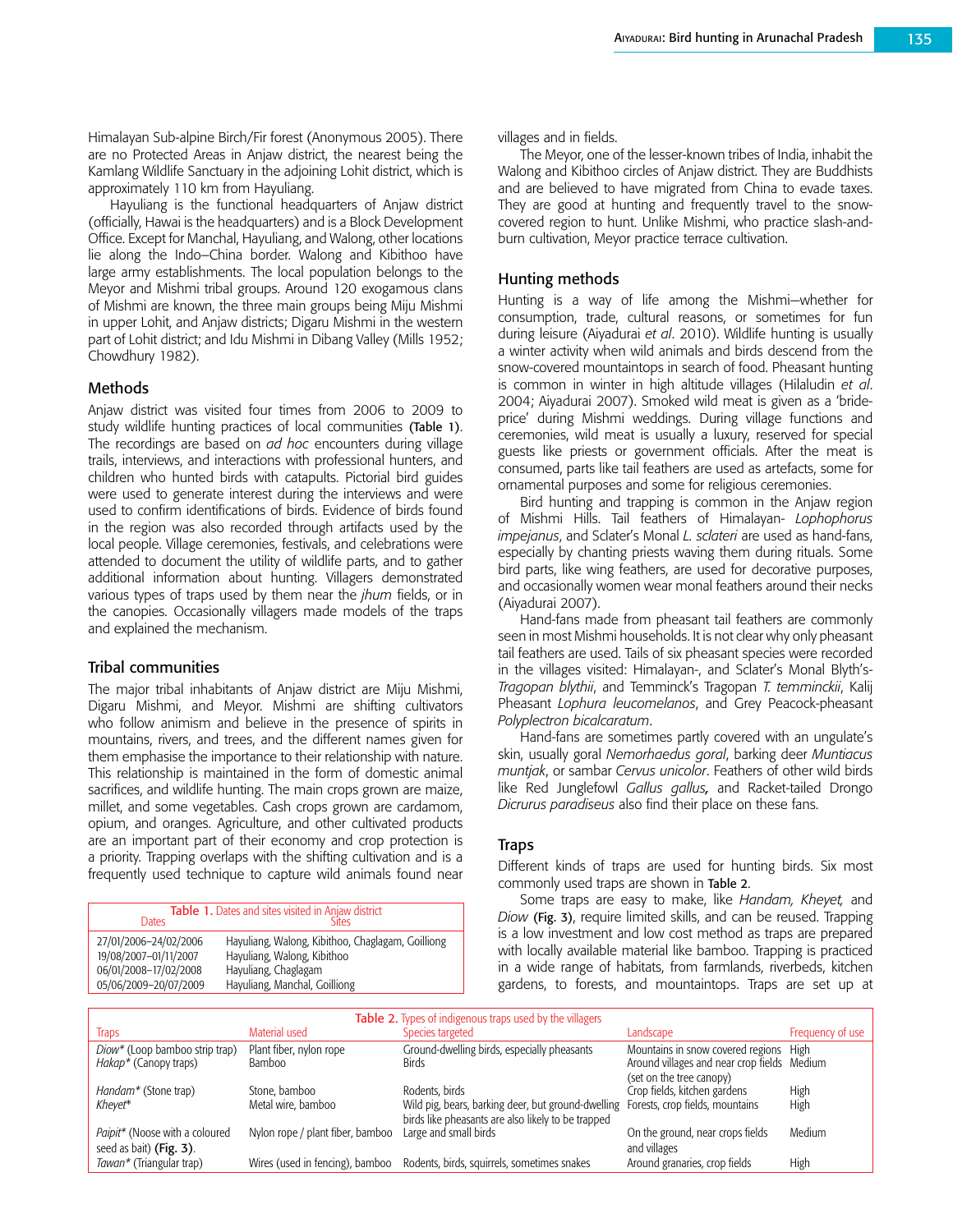different heights: *Hakap* and *Tawan* (Fig. 3) traps are set at tree canopy level, targeting birds that arrive to feed on fruits, which are otherwise difficult targets for catapults or guns. Traps for pheasants and other ground-dwelling birds are set on the forest floor and checked after three or four days.

# **Catapults**

Boys start hunting at the young age of 12–14 years, using catapults, mainly targeting birds and squirrels. As they grow

up, they join their fathers and uncles as assistants (porters and cooks) on hunting trips when they acquire hunting and trapping skills. There is no specific age for hunting. Men in their 20s hunt till they are in their 50s, indicating that hunting continues to be a popular activity and that skills continue to be acquired by younger generation.

#### Guns

Hunters with guns search and pursue animals. Generally



Fig. 3. Clockwise from top right: Different types of traps: *Handam*, *Kheyet*, *Diow*, *Hakap*, *Tawan,* and *Paipit*.